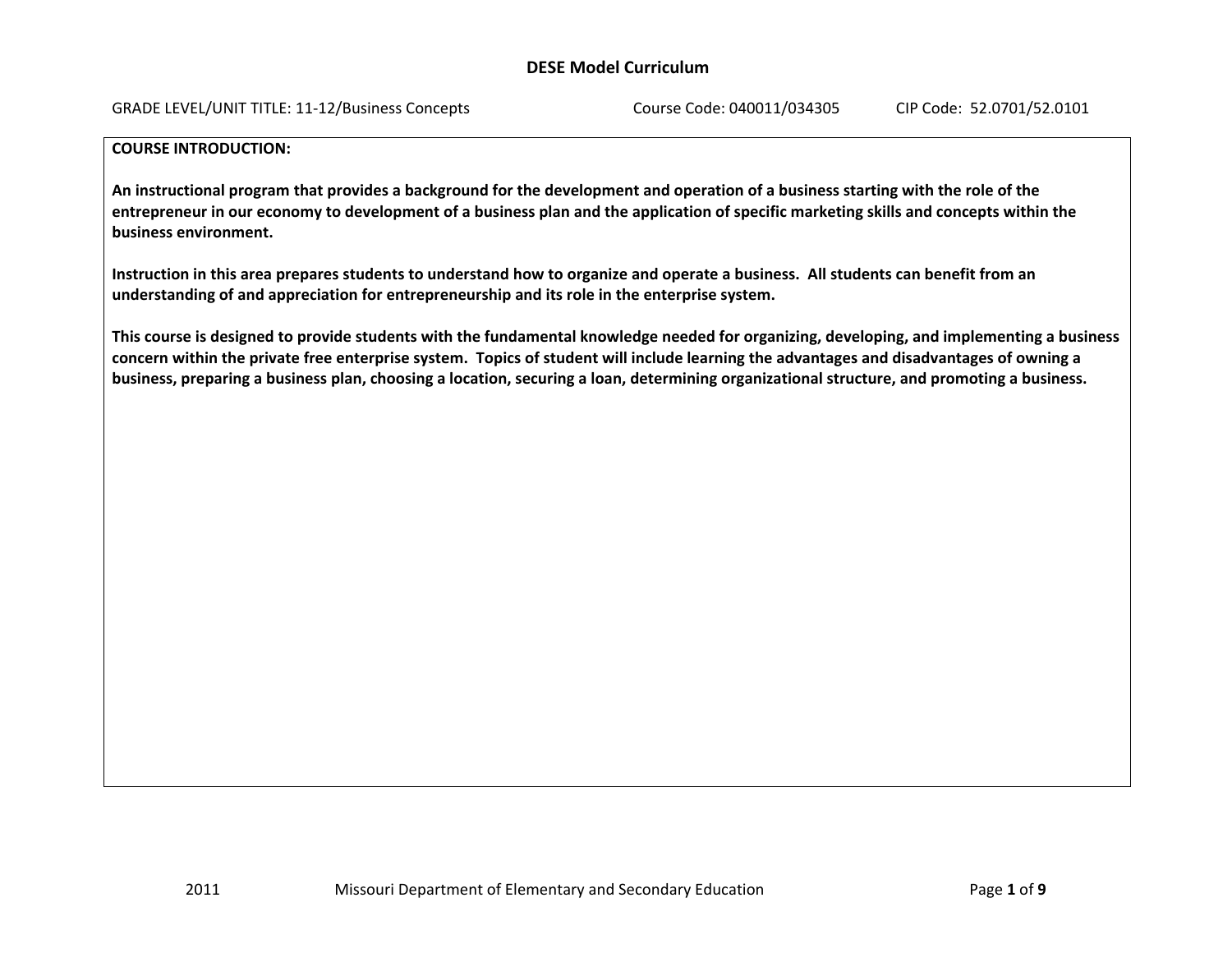| <b>GRADE LEVEL/UNIT TITLE: 11-12/Business Concepts</b>                       | Course Code: 040011/034305<br>CIP Code: 52.0701/52.0101 |
|------------------------------------------------------------------------------|---------------------------------------------------------|
| UNIT DESCRIPTION:                                                            | SUGGESTED UNIT TIMELINE: 1.5 WEEKS/7 DAYS               |
| Students will learn about the global and local economic effects of business. | <b>CLASS PERIOD (min.): 50 MINUTES</b>                  |
| <b>ECCENTIAL OUFCTIONIC.</b>                                                 |                                                         |

# **ESSENTIAL QUESTIONS:**

- 1. How does business fit into the economic model of the United States?
- 2. What are the different types of market structure and how are they affected by competition?
- 3. How does the concept of supply and demand, wants vs. needs, and target market effect business decisions?
- 4. How can risk avoidance hinder business operations?
- 5. How are business ownership types different?
- 6. What is a business plan important?

|    | <b>ESSENTIAL MEASURABLE LEARNING OBJECTIVES</b> | <b>Entrepreneurship Education</b> | <b>CROSSWALK TO STANDARDS</b> |           |              |                  |                |
|----|-------------------------------------------------|-----------------------------------|-------------------------------|-----------|--------------|------------------|----------------|
|    |                                                 | <b>Standards</b>                  |                               |           |              |                  |                |
|    |                                                 |                                   | GLEs/CLEs                     | <b>PS</b> | <b>CCSS</b>  | <b>National</b>  | <b>DOK</b>     |
|    |                                                 |                                   |                               |           |              | <b>Business</b>  |                |
|    |                                                 |                                   |                               |           |              | <b>Education</b> |                |
|    |                                                 |                                   |                               |           |              | Association      |                |
|    |                                                 |                                   |                               |           |              |                  |                |
|    |                                                 |                                   |                               |           |              | <b>Standards</b> |                |
|    |                                                 |                                   |                               |           |              | Mgmt             | $\overline{2}$ |
| 1. | Explain the complexity of business operations   | A.25                              |                               |           | W 11-12.2.b  | I.B.3.b          |                |
|    |                                                 |                                   |                               |           |              |                  |                |
|    |                                                 |                                   |                               |           | SL 11-12.3   |                  | $\overline{2}$ |
| 2. | Explain the need for business systems and       |                                   |                               |           | RST 11-12.2  | Mgmt             |                |
|    | procedures                                      | A.27                              |                               |           | RST 11-12.5  | I.B.3.c          |                |
|    |                                                 |                                   |                               |           | WHST 11-12.5 |                  | 4              |
|    |                                                 |                                   |                               |           | WHST 11-12.7 | Mgmt             |                |
| 3. | Develop and/or provide product/service          | A.30                              |                               |           | WHST 11-12.9 | I.B.3.c          |                |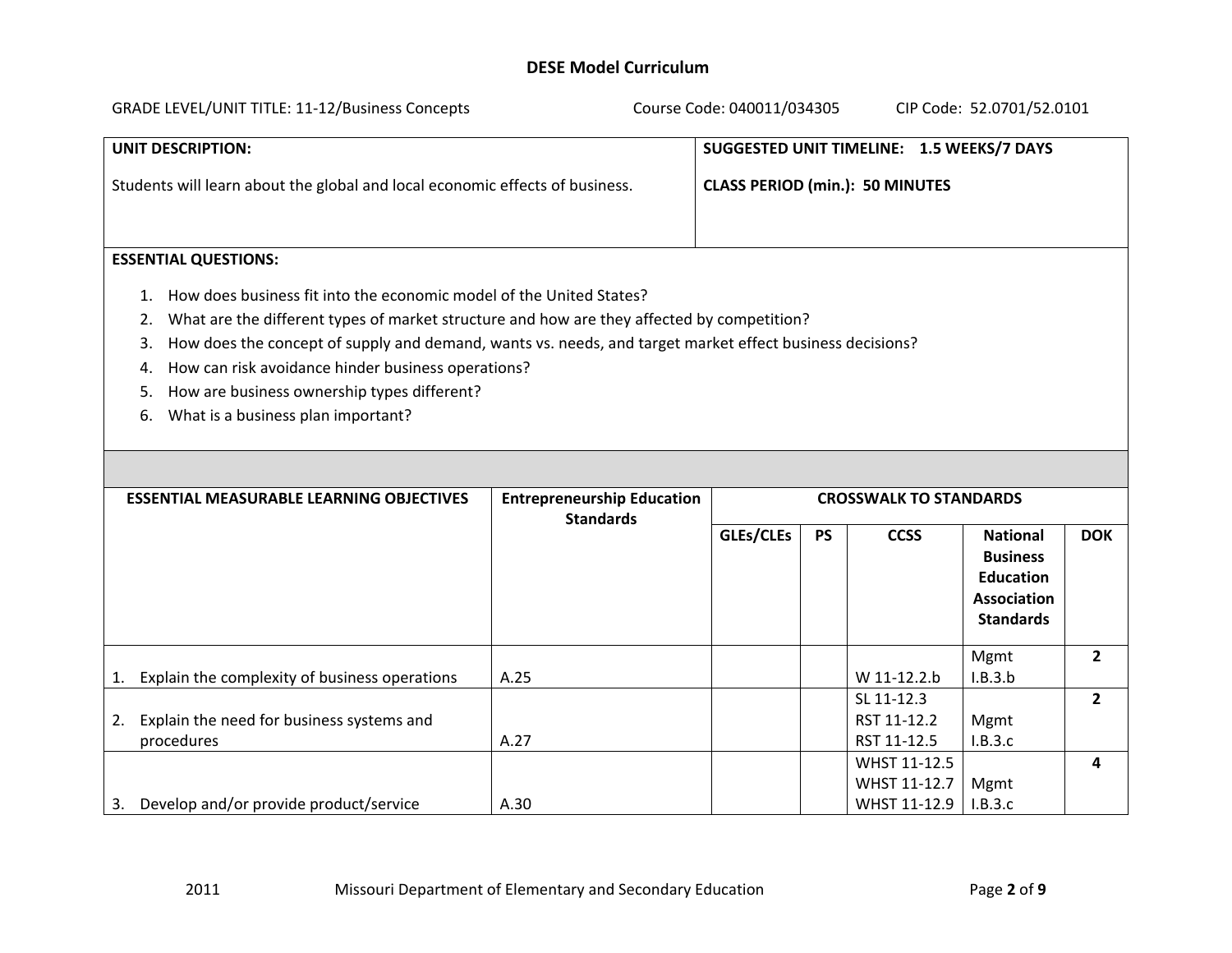#### GRADE LEVEL/UNIT TITLE: 11‐12/Business Concepts Course Code: 040011/034305 CIP Code: 52.0701/52.0101

|                                                      |      | RST 11-12.5     |              | $\overline{2}$          |
|------------------------------------------------------|------|-----------------|--------------|-------------------------|
|                                                      |      | RST 11-12.7     |              |                         |
|                                                      |      | RST 11-12.9     |              |                         |
|                                                      |      | WHST 11-12.6    | Mgmt         |                         |
| 4. Explain the role of business in society           | C.01 | WHST 11-12.9    | I.A.3.b      |                         |
|                                                      |      |                 | Mgmt         | $\overline{2}$          |
| 5. Describe types of business activities             | C.02 | W 11-12.2a      | III.B.3.a    |                         |
|                                                      |      | SL 11-12.1a     | Mgmt         | $\overline{2}$          |
| 6. Explain types of businesses                       | C.03 | W 11-12.2a      | III.A.3.a    |                         |
|                                                      |      | RST 11-12.2     | Mgmt         | $\overline{2}$          |
| Explain opportunities for creating added value<br>7. | C.04 | WHST 11-12.9    | IV.A.3.a     |                         |
|                                                      |      | W 11-12.1b      | Mgmt         | 3                       |
| Determine issues and trends in business<br>8.        | C.05 | RH 11-12.2      | V.A.3.e      |                         |
| Describe crucial elements of a quality<br>9.         |      | RST 11-12.2     | Mgmt         | $\overline{\mathbf{3}}$ |
| culture/continuous quality improvement               | C.06 | RST 11-12.5     | I.D.3.b      |                         |
|                                                      |      | RST 11-12.5     |              | $\overline{2}$          |
| 10. Describe the role of management in the           |      | RST 11-12.7     | Mgmt         |                         |
| achievement of quality                               | C.07 | WHST 11-12.6    | III.C.3.a    |                         |
|                                                      |      |                 | Mgmt         | $\overline{2}$          |
| 11. Explain the nature of managerial ethics          | C.08 | W 11-12.2b      | V.B.3.b      |                         |
|                                                      |      | RST 11-12.2     |              | $\overline{\mathbf{3}}$ |
| 12. Describe the need for and impact of ethical      |      | RST 11-12.6     | Mgmt         |                         |
| business practices                                   | C.09 | RST 11-12.8     | V.A.3.c      |                         |
|                                                      |      | RST 11-12.4     | Mgmt         | $\overline{2}$          |
| 13. Explain the concept of management                | C.13 | RST 11-12.5     | I.A.3.b      |                         |
| 14. Distinguish between economic goods and           |      | W 11-12.2       | Entre        | $\overline{\mathbf{3}}$ |
| services                                             | F.01 | RST 11-12.7     | III.3.C.3.a  |                         |
|                                                      |      | SL 11-12.4      |              | $\overline{2}$          |
|                                                      |      | <b>WHST 11-</b> | Econ/Pers    |                         |
| 15. Explain the factors of production                | F.02 | 12.2a           | Fin IV       |                         |
|                                                      |      | SL 11-12.4      |              | $\overline{2}$          |
|                                                      |      | <b>WHST 11-</b> | Econ/Pers    |                         |
| 16. Explain the concept of scarcity                  | F.03 | 12.2a           | Fin $IV.3.a$ |                         |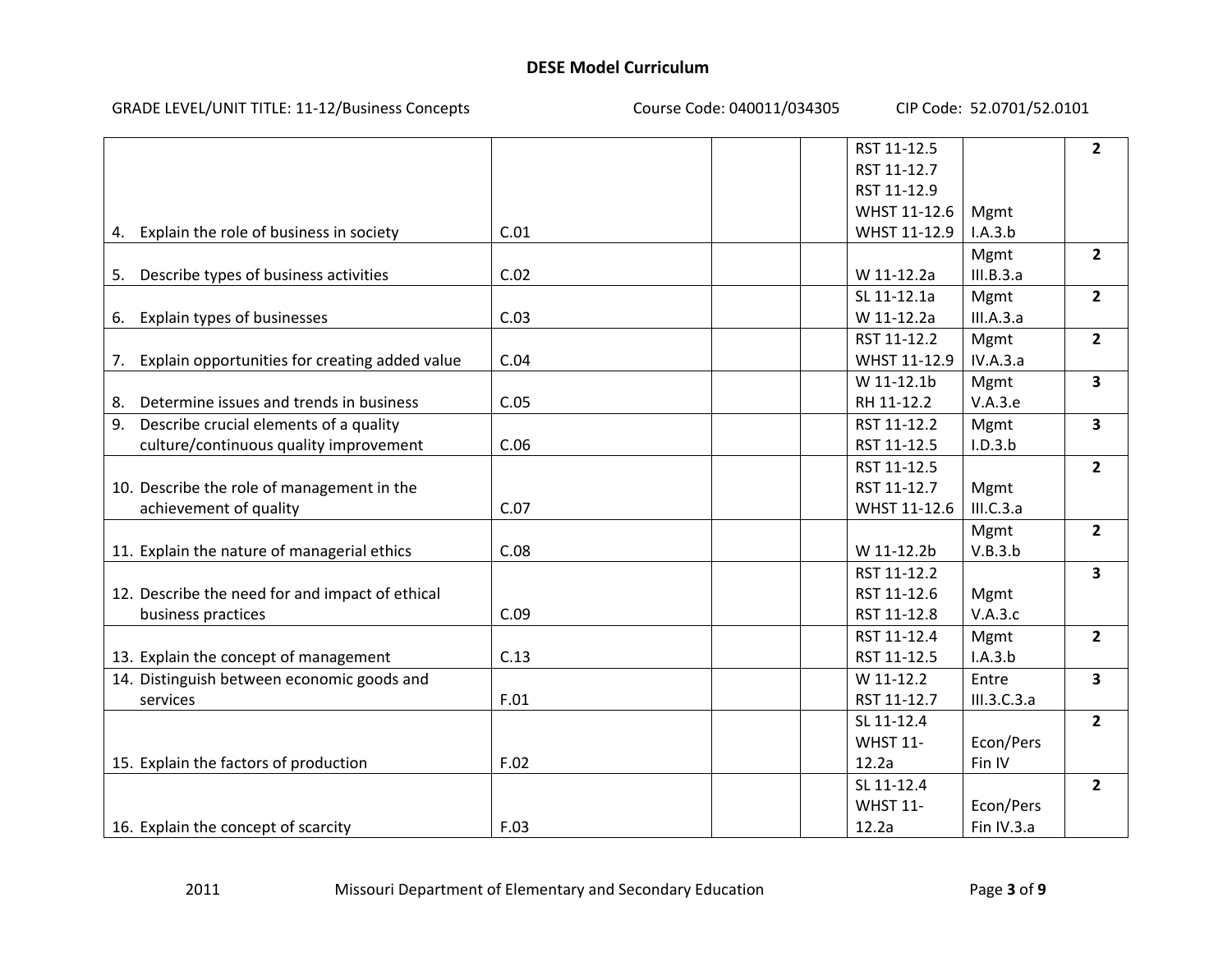#### GRADE LEVEL/UNIT TITLE: 11‐12/Business Concepts Course Code: 040011/034305 CIP Code: 52.0701/52.0101

|                                                     |      | SL 11-12.4      |            |                         |
|-----------------------------------------------------|------|-----------------|------------|-------------------------|
|                                                     |      |                 |            | $\overline{2}$          |
|                                                     |      | <b>WHST 11-</b> |            |                         |
|                                                     |      | 12.2a           | Econ/Pers  |                         |
| 17. Explain the concept of opportunity costs        | F.04 | $S$ -ID.1       | Fin VI.3.a |                         |
| 18. Describe the nature of economics and economic   |      | SL 11-12.4      | Econ/Pers  | $\overline{2}$          |
| activities                                          | F.05 | HS-Modeling     | Fin II.3.a |                         |
|                                                     |      |                 |            | $\overline{\mathbf{3}}$ |
| 19. Determine forms of economic utility created by  |      | W 11-12.1b      | Econ/Pers  |                         |
| business activities                                 | F.06 | RH 11-12.2      | Fin II.3.b |                         |
|                                                     |      | SL 11-12.4      |            | $\overline{2}$          |
|                                                     |      | <b>WHST 11-</b> |            |                         |
|                                                     |      | 12.2a           |            |                         |
|                                                     |      | $S$ -ID.1       | Econ/Pers  |                         |
| 20. Explain the principles of supply and demand     | F.07 | HS-Modeling     | Fin IV.3.b |                         |
|                                                     |      | SL 11-12.4      | Econ/Pers  | $\overline{2}$          |
| 21. Describe the concept of price                   | F.08 | HS-Modeling     | Fin V.3.a  |                         |
|                                                     |      |                 | Econ/Pers  | $\overline{2}$          |
| 22. Explain the types of economic systems           | F.19 | W 11-12.2a      | Fin V.3.c  |                         |
| 23. Describe the relationship between government    |      |                 | Econ/Pers  | $\overline{2}$          |
| and business                                        | F.20 | RST 11-12.9     | Fin V.3.e  |                         |
|                                                     |      | WHST 11-12.7    |            | $\overline{\mathbf{3}}$ |
|                                                     |      | WHST 11-12.9    |            |                         |
| 24. Assess impact of government actions on business |      | RST 11-12.6     | Entre      |                         |
| ventures                                            | F.21 | RST 11-12.8     | VIII.B.3.b |                         |
|                                                     |      | SL 11-12.4      |            |                         |
|                                                     |      | RST 11-12.5     |            | $\overline{2}$          |
|                                                     |      |                 | Entre      |                         |
| 25. Explain the concept of private enterprise       | F.22 | RST 11-12.6     | X.B.3.a    |                         |
|                                                     |      | SL 11-12.4      |            | $\overline{2}$          |
|                                                     |      | RST 11-12.5     | Mktg       |                         |
| 26. Explain the concept of competition              | F.25 | RST 11-12.6     | III.D.3.a  |                         |
|                                                     |      |                 | Entre      | $\overline{2}$          |
| 27. Describe types of market structures             | F.26 | W 11-12.2a      | III.B.3.a  |                         |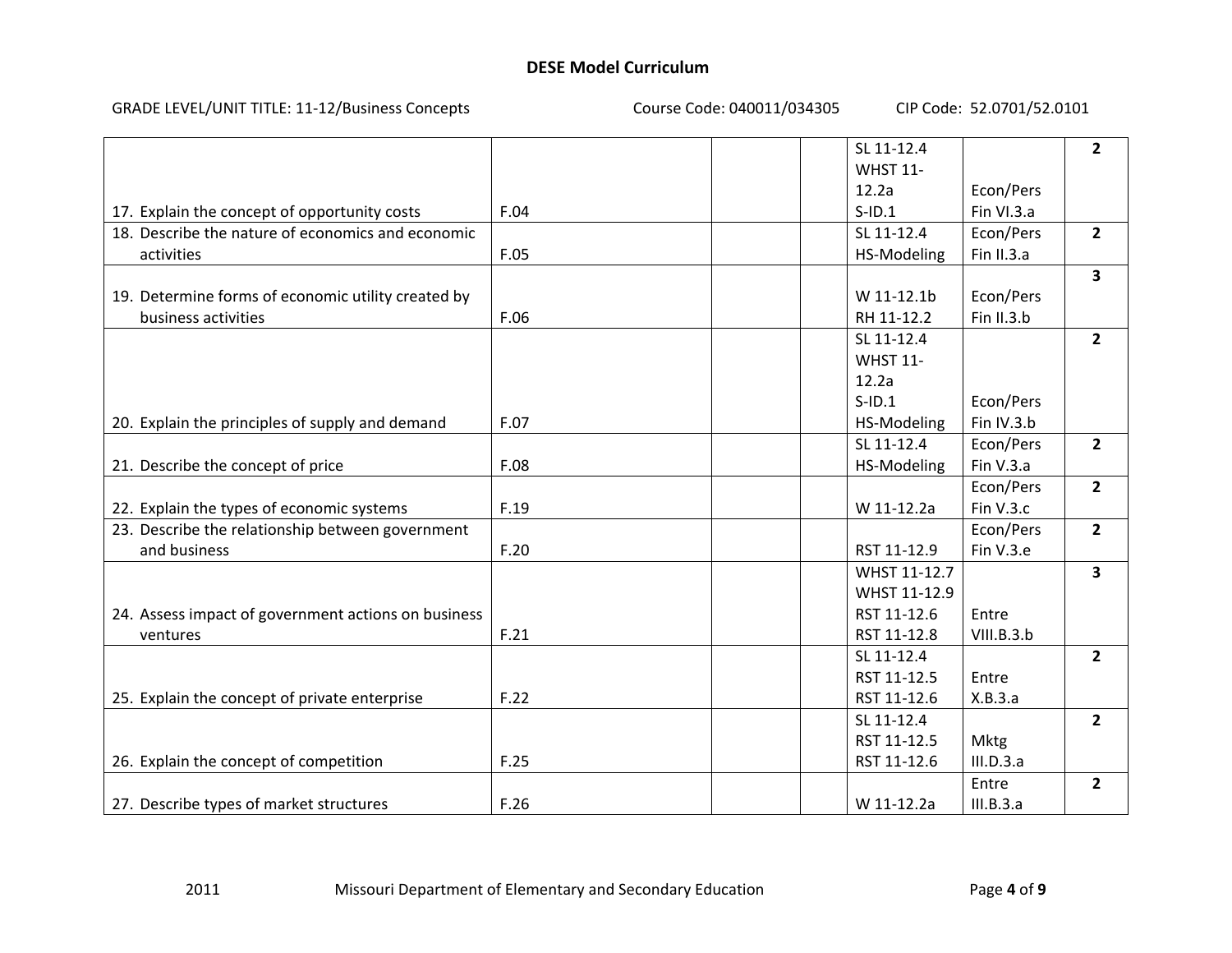#### GRADE LEVEL/UNIT TITLE: 11‐12/Business Concepts Course Code: 040011/034305 CIP Code: 52.0701/52.0101

|                                                                                                                                                                                                                                                |                                                                                                                                                               |      |  |  | RST 11-12.5  |           | 4 |
|------------------------------------------------------------------------------------------------------------------------------------------------------------------------------------------------------------------------------------------------|---------------------------------------------------------------------------------------------------------------------------------------------------------------|------|--|--|--------------|-----------|---|
|                                                                                                                                                                                                                                                |                                                                                                                                                               |      |  |  | RST 11-12.7  |           |   |
|                                                                                                                                                                                                                                                | 28. Determine the impact of small                                                                                                                             |      |  |  | RST 11-12.9  |           |   |
|                                                                                                                                                                                                                                                | business/entrepreneurship on market                                                                                                                           |      |  |  | WHST 11-12.6 | Entre     |   |
|                                                                                                                                                                                                                                                | economies                                                                                                                                                     | F.27 |  |  | WHST 11-12.9 | III.E.3.a |   |
|                                                                                                                                                                                                                                                | ASSESSMENT DESCRIPTIONS*: (Write a brief overview here. Identify Formative/Summative. Actual assessments will be accessed by a link to PDF file or Word doc.) |      |  |  |              |           |   |
|                                                                                                                                                                                                                                                | Objective test of key terms such as market economy (free market), command economy (controlled economy), and common factors affecting                          |      |  |  |              |           |   |
|                                                                                                                                                                                                                                                | pricing. Objective questions asking students to define what a stakeholder group is. Objective questions asking students to define each of the                 |      |  |  |              |           |   |
|                                                                                                                                                                                                                                                | major types of market structures (monopolistic, oligopolistic, fragmented). (formative)                                                                       |      |  |  |              |           |   |
|                                                                                                                                                                                                                                                |                                                                                                                                                               |      |  |  |              |           |   |
|                                                                                                                                                                                                                                                | Short written assignment to analyze the apparent market structure of a specific industry of the student's choice. This might include requiring                |      |  |  |              |           |   |
|                                                                                                                                                                                                                                                | student to look up market share concentration ratios for their industry. (formative)                                                                          |      |  |  |              |           |   |
|                                                                                                                                                                                                                                                |                                                                                                                                                               |      |  |  |              |           |   |
|                                                                                                                                                                                                                                                | Short written assignment to compare and contrast the interests of two stakeholder groups with respect to a specific issue and how a firm might                |      |  |  |              |           |   |
|                                                                                                                                                                                                                                                | balance competing interests. For instance, what do Apple Ipad customers want (low prices, high quality) vs. what do contracted production                     |      |  |  |              |           |   |
|                                                                                                                                                                                                                                                | employees in China want from Apple (adequate pay, better working conditions, protection from workplace hazards). For balance, Apple may                       |      |  |  |              |           |   |
|                                                                                                                                                                                                                                                | need to raise prices or lower profits to some extent to better protect the Chinese production workers and teach them about improving                          |      |  |  |              |           |   |
|                                                                                                                                                                                                                                                | production quality. (summative)                                                                                                                               |      |  |  |              |           |   |
|                                                                                                                                                                                                                                                |                                                                                                                                                               |      |  |  |              |           |   |
| *Attach Unit Summative Assessment, including Scoring Guides/Scoring Keys/Alignment Codes and DOK Levels for all items. Label each<br>assessment according to the unit descriptions above (i.e., Grade Level/Course Title/Course Code, Unit #.) |                                                                                                                                                               |      |  |  |              |           |   |
|                                                                                                                                                                                                                                                |                                                                                                                                                               |      |  |  |              |           |   |
| Obj.#                                                                                                                                                                                                                                          | <b>INSTRUCTIONAL STRATEGIES (research-based): (Teacher Methods)</b>                                                                                           |      |  |  |              |           |   |
| $1-7, 9-$                                                                                                                                                                                                                                      | 1. Lecture on types of industries. Directly contrast free market systems versus those that are more government controlled such as                             |      |  |  |              |           |   |
|                                                                                                                                                                                                                                                | 21,<br>by contrasting characteristics on board. Highlight how government agencies interact with business in a free market system. Stress                      |      |  |  |              |           |   |
| $22 - 24$<br>differing types of agencies that interact heavily with businesses of differing types (Dept. of Revenue, FCC, FAA, Census Bureau,                                                                                                  |                                                                                                                                                               |      |  |  |              |           |   |
| Federal Trade Commission). Teach about the differing types of stakeholder groups that are impacted by and influence by a                                                                                                                       |                                                                                                                                                               |      |  |  |              |           |   |
|                                                                                                                                                                                                                                                | business. Teach about the differing types of market structure and how a new firm might compete in each type of industry.                                      |      |  |  |              |           |   |
|                                                                                                                                                                                                                                                |                                                                                                                                                               |      |  |  |              |           |   |
| 8                                                                                                                                                                                                                                              | 2. Have interactive class discussion about trends (preferably before any business idea brainstorming activity). Encourage students to                         |      |  |  |              |           |   |
|                                                                                                                                                                                                                                                |                                                                                                                                                               |      |  |  |              |           |   |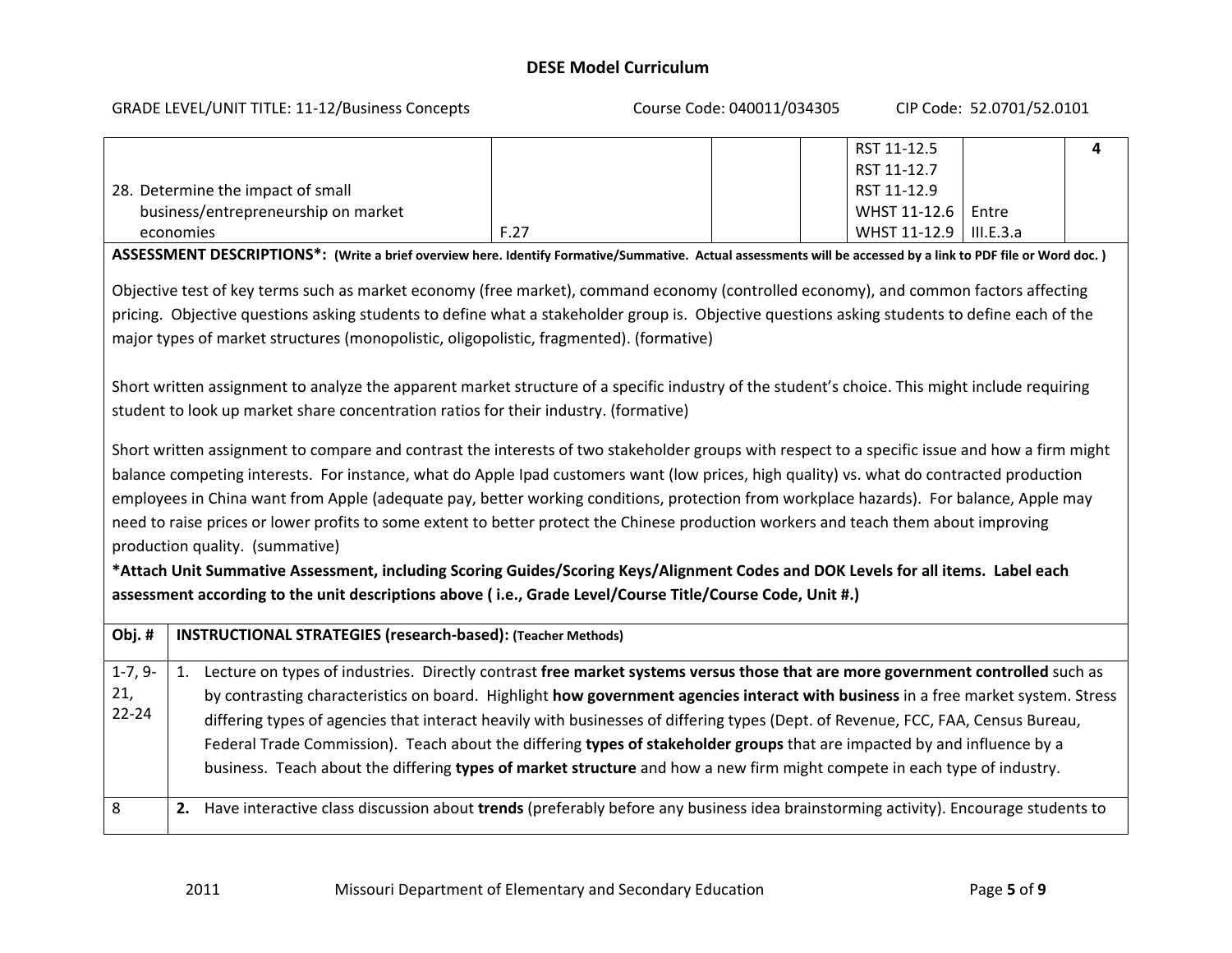|                               | <b>GRADE LEVEL/UNIT TITLE: 11-12/Business Concepts</b>                                                                                                                                                                                                                                                                                                                                                                                                                                                                                                                                                                                                                                                          | Course Code: 040011/034305 | CIP Code: 52.0701/52.0101 |
|-------------------------------|-----------------------------------------------------------------------------------------------------------------------------------------------------------------------------------------------------------------------------------------------------------------------------------------------------------------------------------------------------------------------------------------------------------------------------------------------------------------------------------------------------------------------------------------------------------------------------------------------------------------------------------------------------------------------------------------------------------------|----------------------------|---------------------------|
|                               | be prepared to apply some of their favorite trends toward identifying possible new business ideas.                                                                                                                                                                                                                                                                                                                                                                                                                                                                                                                                                                                                              |                            |                           |
| $25 - 28$                     | 3. Explain industry classification systems such as the old SIC code system and the newer NAICS code system so that students can<br>learn to find a number of firms of the same type by looking these by using industry codes.                                                                                                                                                                                                                                                                                                                                                                                                                                                                                   |                            |                           |
| Obj.#                         | <b>INSTRUCTIONAL ACTIVITIES: (What Students Do)</b>                                                                                                                                                                                                                                                                                                                                                                                                                                                                                                                                                                                                                                                             |                            |                           |
| $1-7, 9-$<br>21,<br>$22 - 24$ | 1. Types of businesses worksheet and case studies. Who does what in society exercise on what types of things are done by businesses,<br>nonprofits, and government agencies? http://learningtogive.org/lessons/unit130/lesson1.html. Have students look up market share<br>concentration ratios on government business census website.                                                                                                                                                                                                                                                                                                                                                                          |                            |                           |
| 8                             | 2. Take a prominent business example and have students list differing types of groups affected by the business and what each group<br>would like to see the business do for them (the group's interests). Review a case example of explicit collusion by firms to fix<br>quantities or prices in a specific market (Archer Daniels Midland is one example). Assign a group of students to identify a certain<br>number of trends that are changing the way business is done today by having each student identify and research at least one trend<br>on their own and then meeting in small groups to compare trends. Have each group present at least one of its identified trends<br>briefly to entire class. |                            |                           |
| $25 - 28$                     | Students take notes on industry classification systems.<br>3.                                                                                                                                                                                                                                                                                                                                                                                                                                                                                                                                                                                                                                                   |                            |                           |
|                               | UNIT RESOURCES: (include internet addresses for linking)                                                                                                                                                                                                                                                                                                                                                                                                                                                                                                                                                                                                                                                        |                            |                           |
|                               | Who, What, Where, When, and Why (Who Does What) Activity from Unit "Whose Job is it Anyway?"<br>-focuses on role of governments, economic systems, and nonprofit sector<br>-concepts include market system, command economy, mixed economy, needs vs. wants<br>http://learningtogive.org/lessons/unit130/lesson1.html                                                                                                                                                                                                                                                                                                                                                                                           |                            |                           |
|                               | Supply and Demand Activity from Florida<br>-includes pre-test and post-test and self-paced tutorial on supply and demand<br>-concepts include normal vs inferior goods, substitutes and complements<br>http://www.schools.manatee.k12.fl.us/072JGALINDO/supplyanddemand/lesson plan for teachers.html                                                                                                                                                                                                                                                                                                                                                                                                           |                            |                           |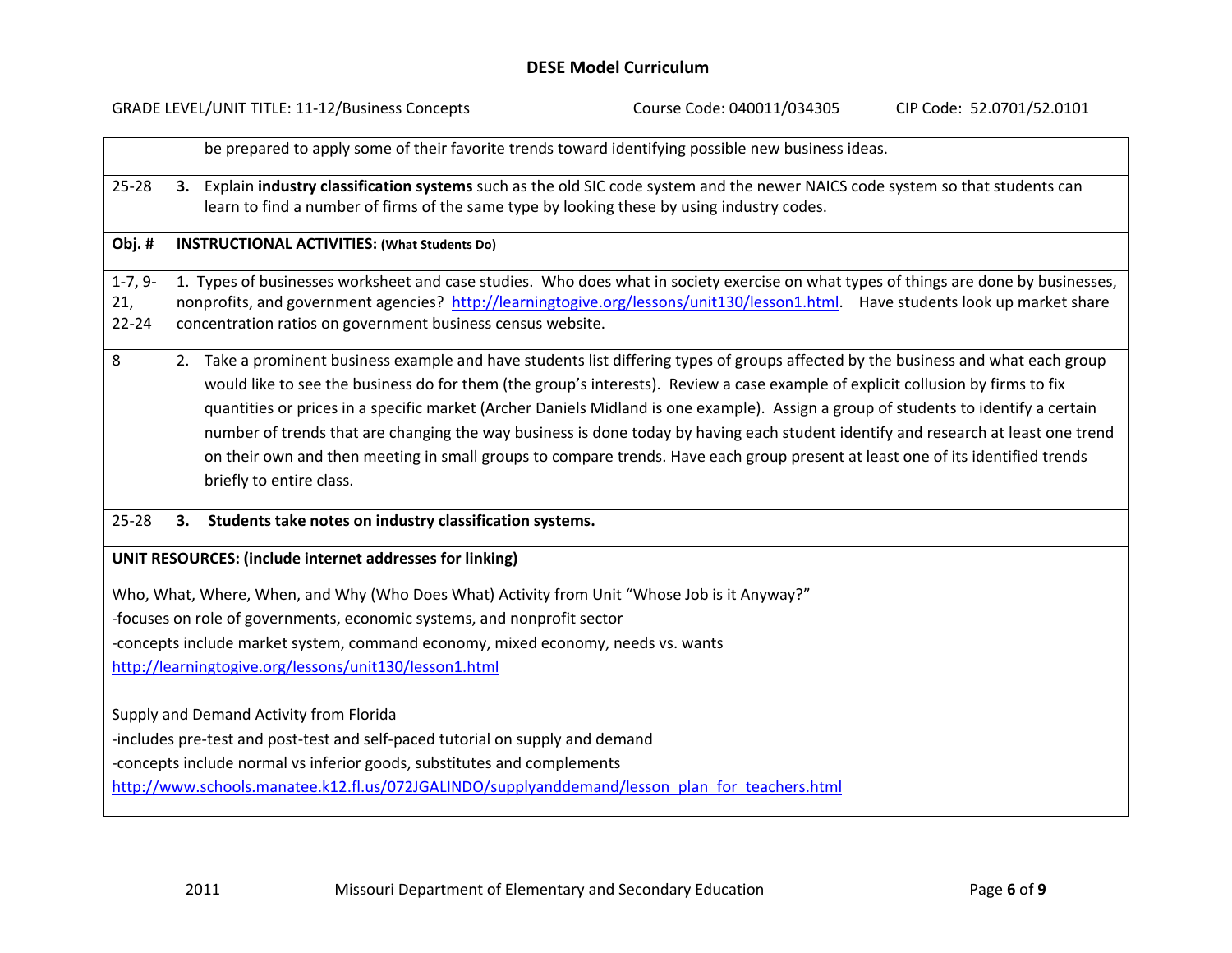GRADE LEVEL/UNIT TITLE: 11‐12/Business Concepts Course Code: 040011/034305 CIP Code: 52.0701/52.0101

Advanced Supply and Demand Lesson Plan on Why do Gasoline Prices React to Things That have Not Happened?

‐focus on factors impacting prices in the gasoline market

http://www.stlouisfed.org/education\_resources/assets/lesson\_plans/07ITV\_ShiftingCurves.pdf

#### **Resources @ MCCE:**

#### **BE 08.0301 C626A ‐ Entrepreneurship‐ Teaching Strategies (NBEA)**

John, E. Clow

RESTON, VA, NATIONAL BUSINESS EDUCATION ASSOCIATION, 1998.

BOOK — Teaching strategies to achieve mastery of the standards for entrepreneurship education as developed for the National Standards for Business Education. Twenty six lessons to be used with teacher's curriculum; includes objectives and procedures.

#### **BE 08.0301 C626B ‐ Entrepreneurship Teaching Strategies ‐ Handouts (NBEA)**

Clow, John, E.

RESTON, VA, NATIONAL BUSINESS EDUCATION ASSOCIATION, 1998.

BOOK — Teaching strategies to achieve mastery of the standards for entrepreneurship education as developed for the National Standards for Business Education. Twenty six lesson plans to be used with teacher's curriculum; includes objectives and procedures.

### **BE DVD ROM 37 ‐ Business Basics Supply & Demand**

Teachers Video Company

SCOTTSDALE, AZ, TEACHERS VIDEO COMPANY, 2001.

DVD ROM — Students are presented with the concepts of supply and demand, and how it applies to business. This program is designed to teach business‐related topics and key terms that relate to supply and demand. Grades 9 to 12. 19 minutes.

### **MCE 10.0102 T687 ‐ Activities for Economics Education**

F. Barton Truscott

PORTLAND, ME, J. WESTON WALCH PUBLISHER, 2000.

BOOK — Hands‐on activities include: critical‐thinking skills; cost and benefit analysis; supply and demand; key economic institutions; fiscal and monetary policy and more. Teacher support includes learning objectives, teaching tips and suggestions, references to Internet sites, and extension activities. Grades 6 to 12.

### **MCE DVD ROM 21 ‐ Supply and Demand: Christmas, A Case Study**

Films for the Humanities & Sciences

PRINCETON, NJ, FILMS FOR THE HUMANITIES & SCIENCES, 2004.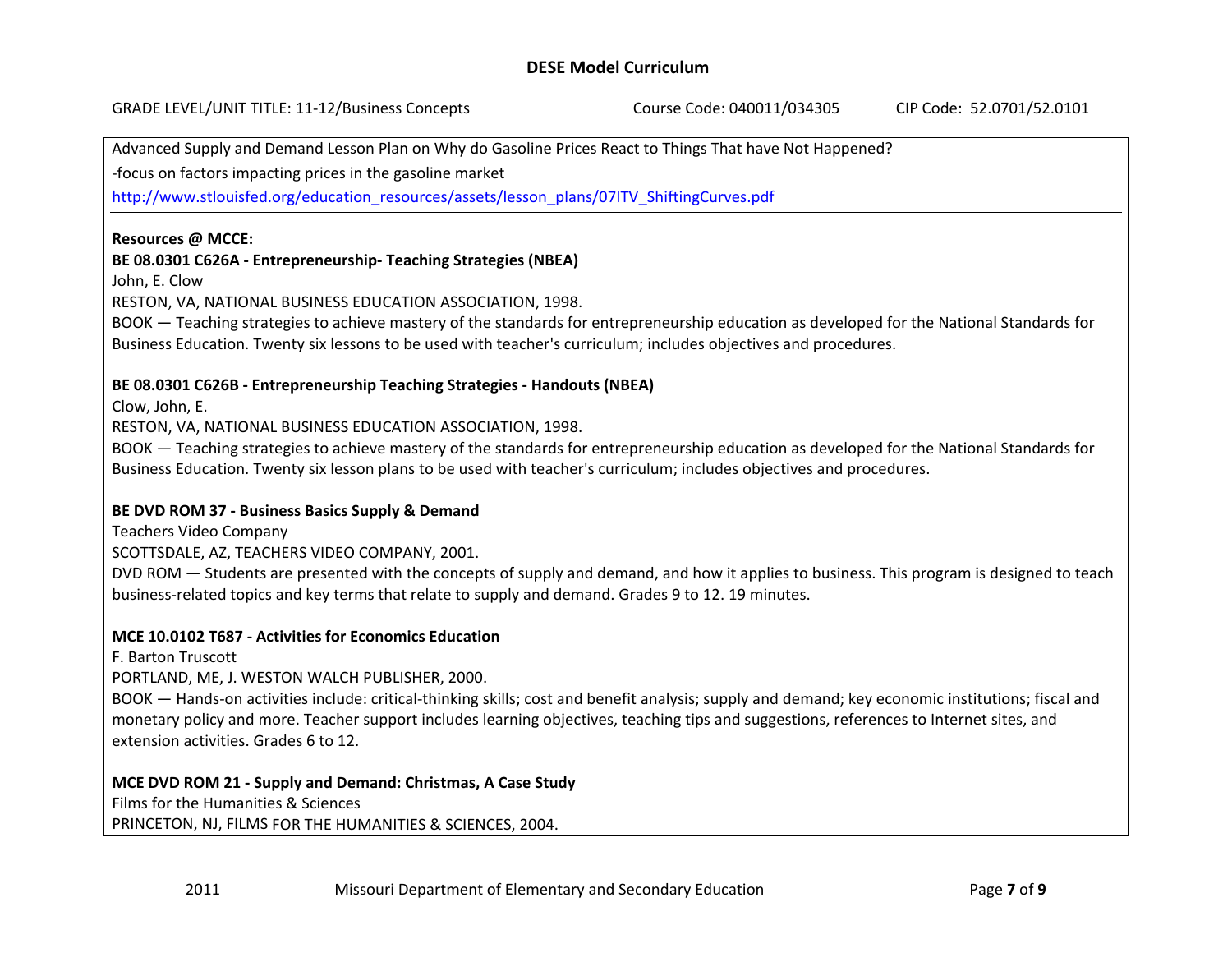GRADE LEVEL/UNIT TITLE: 11‐12/Business Concepts Course Code: 040011/034305 CIP Code: 52.0701/52.0101

DVD ROM — In the industrialized world, Christmas means megabucks to the businesses that can create <sup>a</sup> fad or spot <sup>a</sup> trend. Filmed from <sup>a</sup> U.K. perspective, this program illustrates the annual scramble of key holiday-related industries—toys, video games, music CDs, luxury items, Christmas trees, and holiday foods‐‐to catch the seasonal wave and ride it to high profits. But which products within each category will capture shoppers' attention? The dynamics of--and glitches in--the global supply and demand cycle are thoroughly covered, factoring in the effects of brands, product licensing, advertising, research and development, and offshore manufacturing. 50 minutes.

# **MCE VIDEO 311 ‐ Business Basics Supply & Demand**

Teachers Video Company

SCOTTSDALE, AZ, TEACHERS VIDEO COMPANY, 2001.

VIDEO — Students are presented with the concepts of supply and demand, and how it applies to business. This program is designed to teach business‐related topics and key terms that relate to supply and demand. 19 minutes.

# **BE CD ROM 41 ‐ Government's Role in Business**

CEV Multimedia

LUBBOCK, TX, CEV MULTIMEDIA, 2004.

Microsoft® PowerPoint® — Government's functions and activities directly influence businesses. This Microsoft® PowerPoint® presentation identifies the roles, activities and impact the government, the legal system and organized labor have on the economy. Students have to opportunity to learn the legal system's role in business and explore pieces of legislation and agencies involved with business. 34 slides. Requirements: PC/MAC OSX, Office 2000 or better, IE 5.5, Internet connection, Adobe® Acrobat® Reader®, Flash 5 Player

# **MCE CD ROM 21 ‐ Political & Economic Systems**

CEV Multimedia

LUBBOCK, TX, CEV MULTIMEDIA.

Microsoft® PowerPoint® — This presentation explores the different systems of politics offered and used in other countries along with different economic systems compared to the American system.

# **MCE DVD ROM 20.1 ‐ Buying into Brand Marketing: Shaping Your Perceptions**

Learning Seed

CHICAGO, IL, LEARNING SEED, 2012.

DVD ROM — Discover what <sup>a</sup> brand is and how marketing shapes its identity. Learn about brand strategy, positioning and messaging‐‐and see them in action. Helpful tips show your students how to look beyond the brand to help make smart turns in the maze of consumer products. 26 minutes.